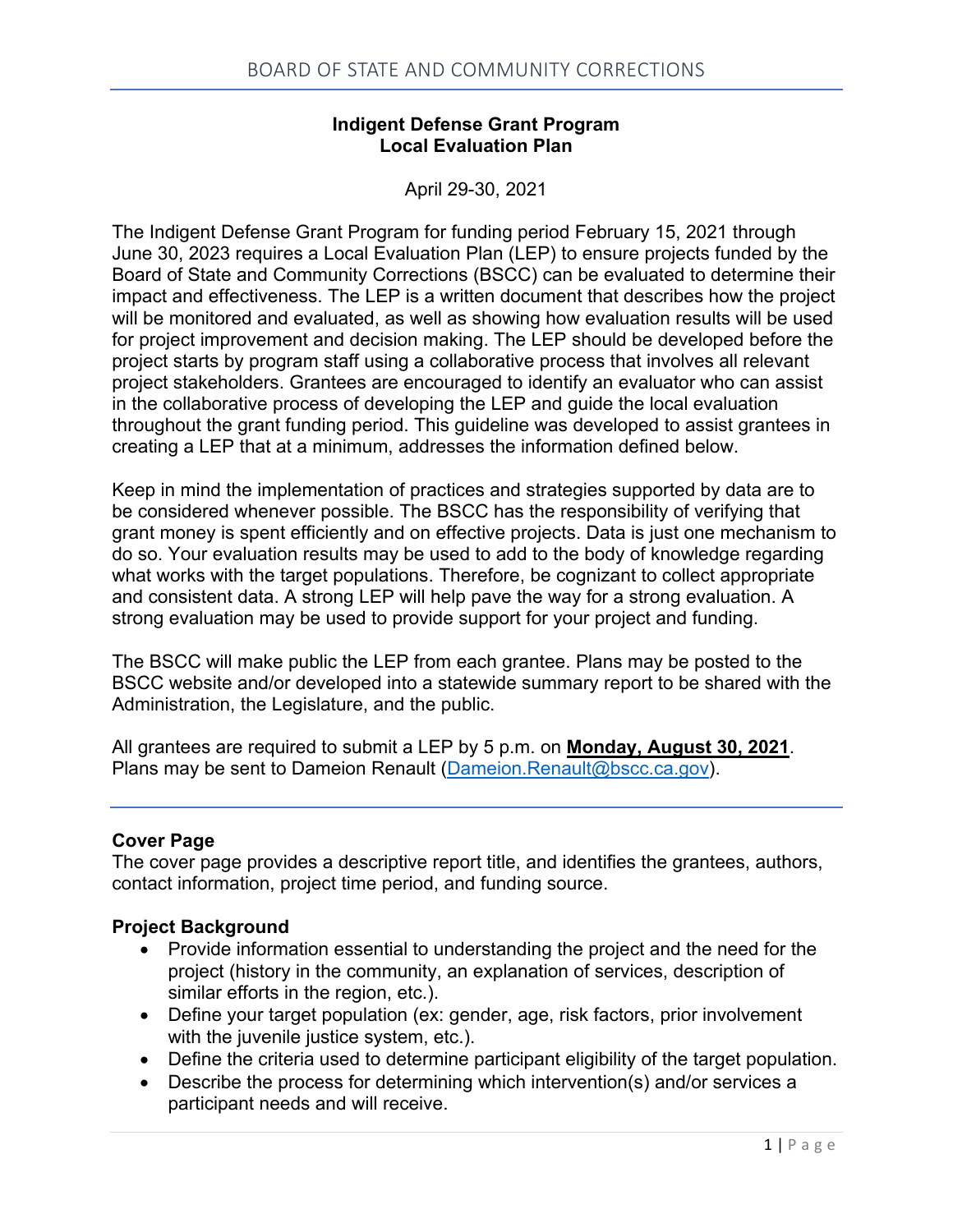• Provide a description of the goals and objectives identified in the Project Work Plan of the proposal<sup>1</sup>.

### **Process Evaluation Method and Design**

Describe the research design for the process evaluation. At a minimum, this section should describe:

- The research design for the process evaluation.
- The plan to document services within the intervention(s) and/or services provided to each participant (e.g., maintaining a database, signup sheets, etc.).
- How participants' progress will be tracked (ex: start dates, attendance, dropouts, successful completions, progress milestones, etc.).
- Process variables and how they will be defined and measured (tools/instruments used to collect the data and frequency of collection).
- How the process data will be collected and the data source(s) used.
- The project-oversight structure and overall decision-making process for the project.
- How the project components will be monitored, determined effective, and adjusted as necessary.
- The plan for documenting activities performed by staff and contracted providers, if applicable.
- Procedures ensuring that the project will be implemented to fidelity, when applicable.
- How quantitative and qualitative process data will be analyzed. Describe the statistical tools used to analyze quantitative data (e.g., descriptive statistics, chisquare, etc.) and your method used for analyzing qualitative data (identifying themes, content analysis, etc.). You don't need to state the analysis type for each evaluation activity separately.

#### **Outcome Evaluation Method and Design**

Describe the research design of the outcome evaluation. At a minimum, this section should describe:

- The research design for the outcome evaluation (e.g., pre-/post-test, mixed methods, comparison groups)
- A set of evaluation questions. These are the questions that the evaluation will answer. These shall include the goals and objectives from the original proposal and may also include more outcome-oriented questions.
- The estimated number of participants expected to receive each type of intervention/service.
- Outcome variables and how they will be defined and measured (tools/instruments used to collect the data and frequency of collection).
- How the outcome data will be collected, the timing of data collection, and the data source(s) used.
- The criteria for determining participant success in the project.

<span id="page-1-0"></span> $1$  See page 14 of the RFP for the Project Work Plan template.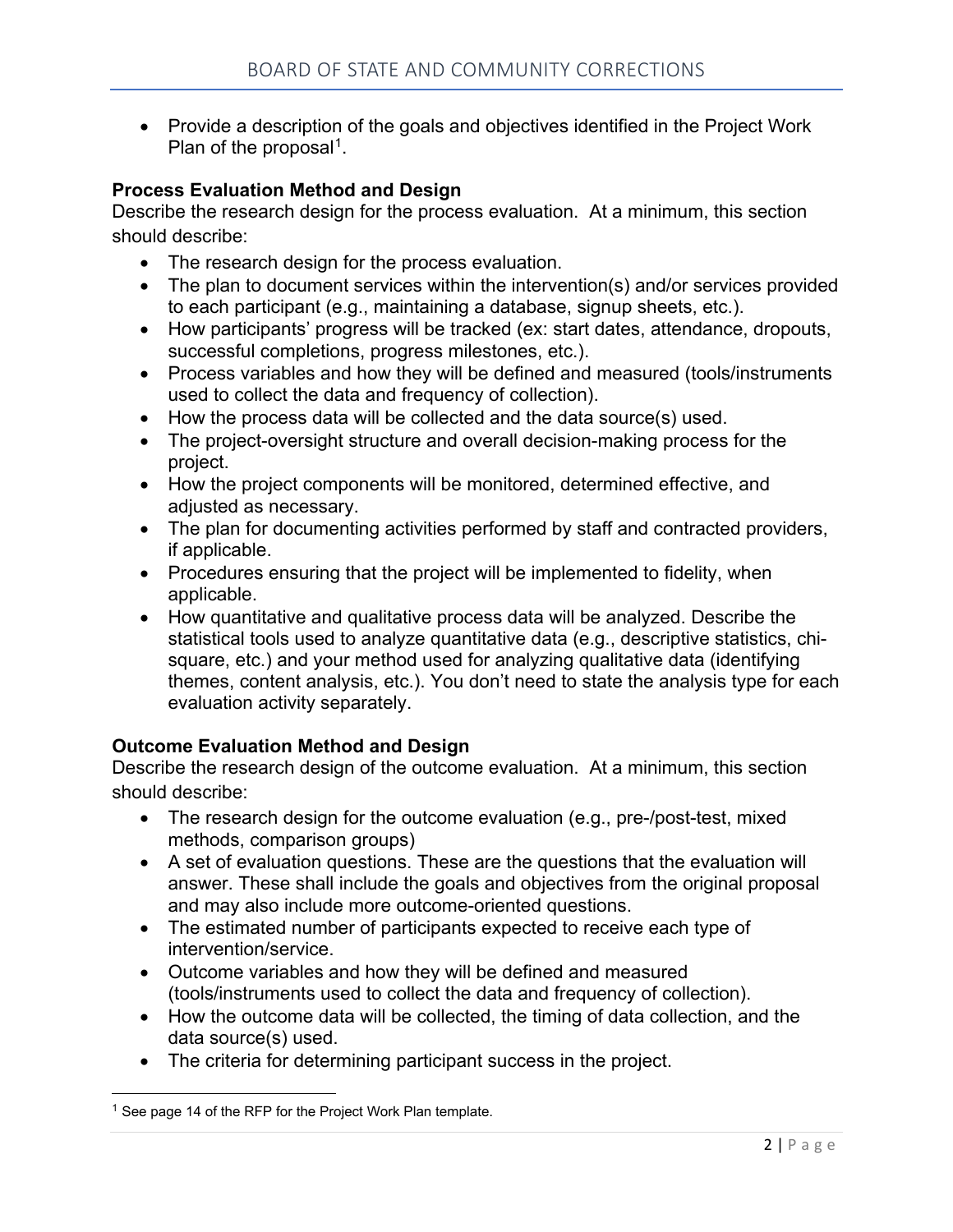- How quantitative and qualitative outcome data will be analyzed. Describe the statistical tools used to analyze quantitative data (e.g., descriptive statistics, chisquare, etc.) and your method used for analyzing qualitative data (identifying themes, content analysis, etc.). You don't need to state the analysis type for each evaluation activity separately.
- The strategy for determining whether outcomes are due to the project and not some other factor(s) unrelated to the project, including a description of a comparison group, when applicable.
- If multiple types of interventions will be employed, include a description of how the separate effects on outcome variables of each type of the intervention will be determined, if possible.

### **Project Logic Model**

Provide a visual representation of the project depicting the logical relationships between the project's goal statements, input/resources, activities, outputs, outcomes and impacts of the project.

- Inputs/Resources: Inputs are various resources available to support the project (e.g., staff, materials, curricula, funding, equipment). Include those aspects of your project which are available and dedicated or used by the project/service to operate.
- Activities: Activities are what the project does with the inputs or the services provided in alignment with project goals. If you have access to inputs/resources, then they can be used to accomplish the project activities.
- Outputs: If the activities are accomplished, these are the number of services delivered and/or products provided to participants. Outputs link the activities to products or services delivered to the target population; those who participate in the project and will benefit from the products and services provided.
- Outcomes: Outcomes are the immediate specific measurable changes in project participants' level of functioning. If the outputs are achieved, then this is the change we expect to see in the participants.
	- o Short-Term- Timeframe (grant cycle, months)
	- o Medium-Term- Timeframe (grant cycle, months-years)
- Impacts: If the outcomes are achieved, then the community, city, and/or county will change in this way. The fundamental intended or unintended change occurring in organizations, communities, or systems because of project activities beyond the grant time period. These are societal/economic/civic/environmental focused. These may be the same or similar to long-term outcomes (typically occur beyond the grant cycle).

# **Appendices (if applicable)**

Include relevant supplementary evaluation and project materials in appendixes. These may include but are not limited to data collection instruments, more detailed descriptions of activities and interventions, training materials, educational materials, operational definitions, additional analyses, and presentations.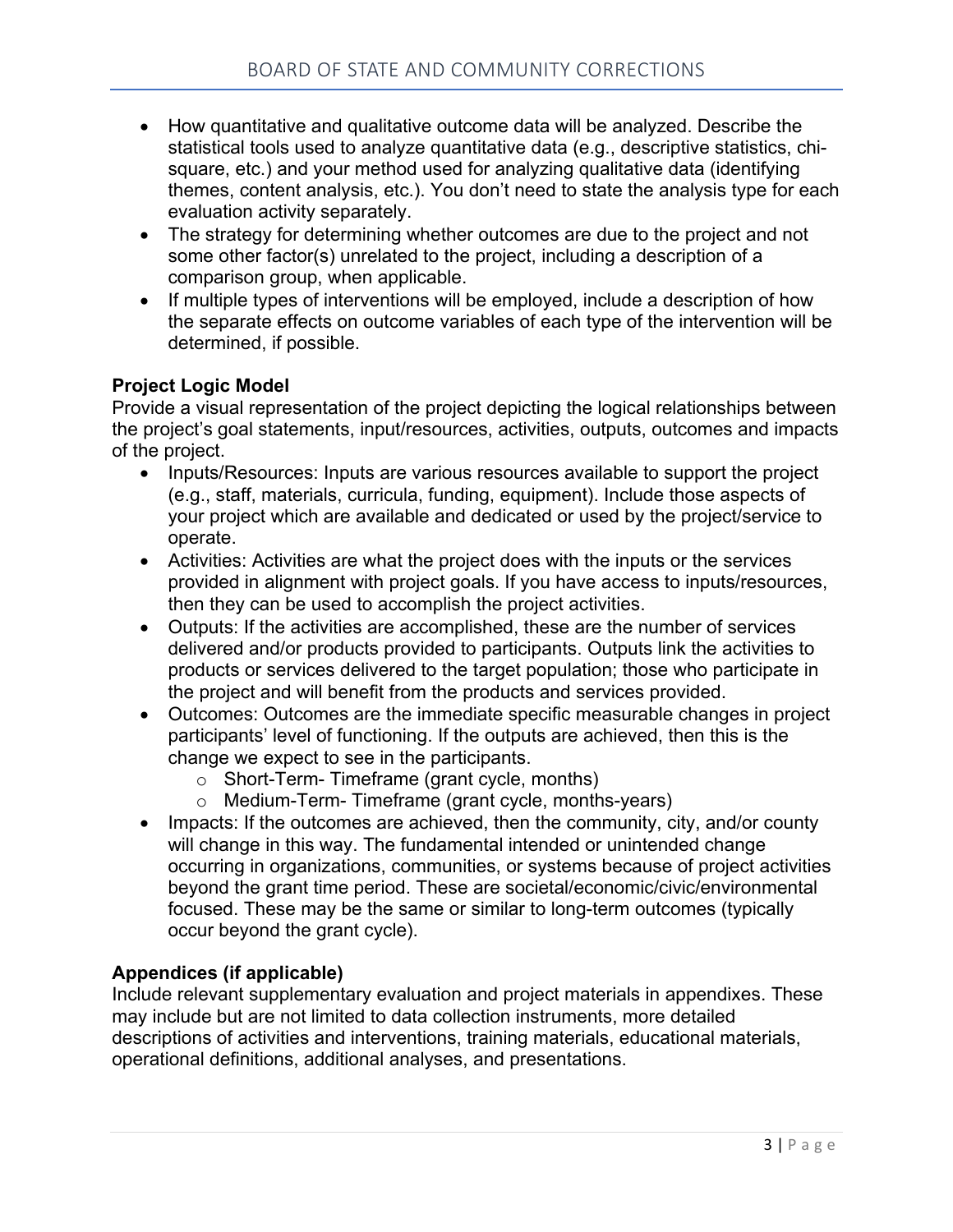### **Indigent Defense Grant Program Local Evaluation Plan**

April 29-30, 2021

The Indigent Defense Grant Program for funding period February 15, 2021 through June 30, 2023 requires a 3-Year Local Evaluation Report (LER) to identify whether the project "worked" in terms of achieving its goals and objectives. This LER must be based on the original Local Evaluation Plan (LEP). Any modifications to the LEP must be explained. This guideline was developed to assist grantees in writing a LER that at a minimum, addresses the required information defined below.

The LER will be the documentation of activities completed with the support of grant funds. BSCC will use these reports to verify the grant money was well spent and to describe the impact the grant had on the participants and their families. Assuming the projects have successful outcomes, other organizations may want to adopt the project components/intervention(s) you have demonstrated to be effective. Therefore, the report should include enough information to allow other organizations to replicate your project strategies.

The BSCC will make public the Local Evaluation Report from each grantee. Reports may be posted to the BSCC website and/or developed into a statewide summary report to be shared with the Administration, the Legislature, and the public.

All grantees are required to submit a LER to the BSCC no later than 5 p.m. on **Sunday, December 31, 2023.**

# **Cover Page**

The cover page provides a descriptive report title, and identifies the grantees, authors, contact information, project time period, and funding source.

#### **Executive Summary**

The Executive Summary summarizes the key components of the report so that readers have a brief overview of the project's efforts and results. It should provide a synopsis of the project explaining: the project purpose; goals and objectives, including the extent to which they were achieved; key findings; project accomplishments; and conclusions.

#### **Project Background**

- Provide information essential to understanding the project and the need for the project (history in the community, an explanation of services, description of similar efforts in the region, etc.).
- Define your target population (ex: gender, age, risk factors, prior involvement with the juvenile justice system, etc.).
- Define the criteria used to determine participant eligibility of the target population.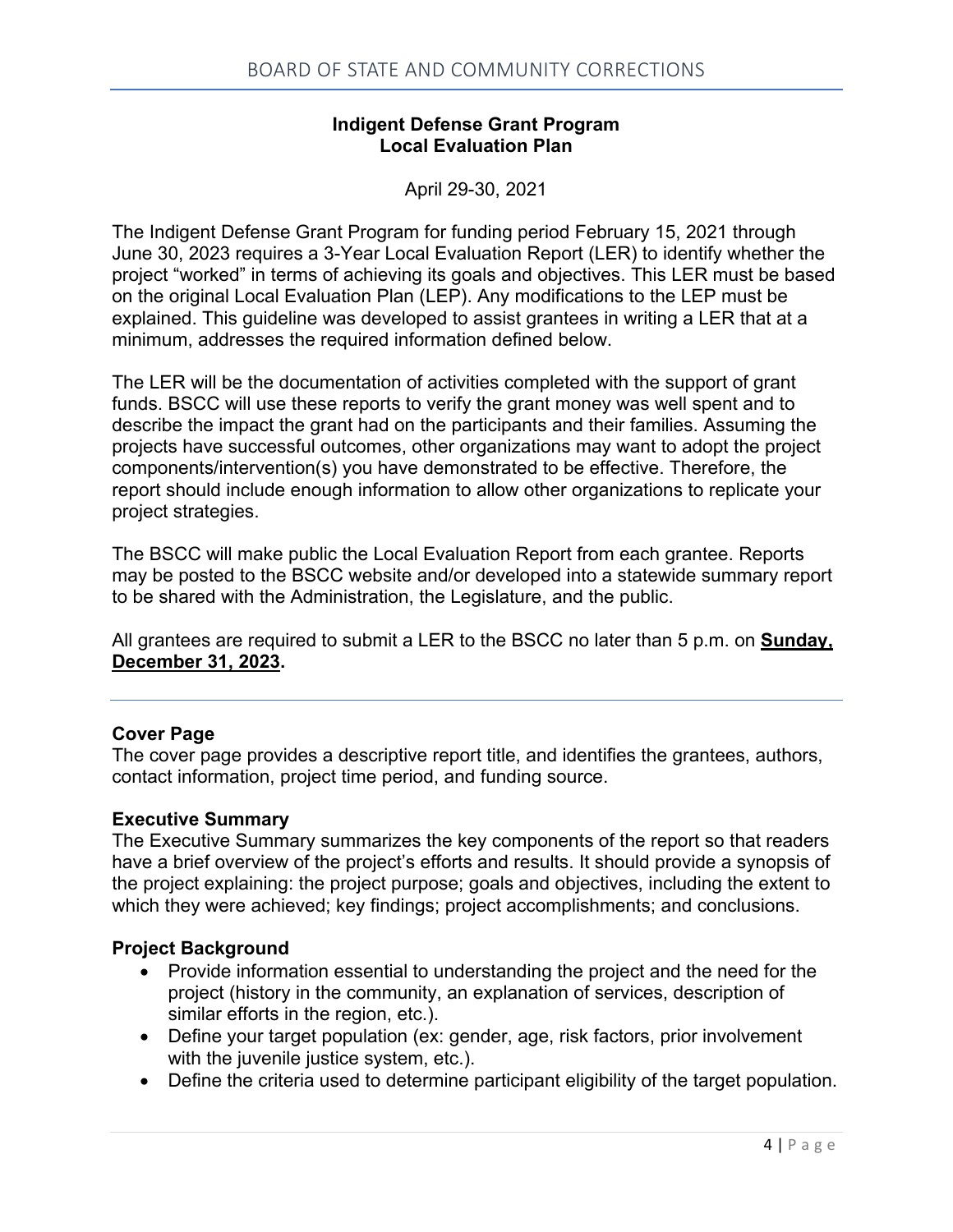- Describe the process for determining which intervention(s) and/or services a participant needs and will receive.
- Provide a description of the goals and objectives identified in the Project Work Plan of the proposal<sup>2</sup>.

# **Process Evaluation Method and Design**

Describe the research design for the process evaluation. At a minimum, this section should describe:

- The research design for the process evaluation.
- The plan to document services within the intervention(s) and/or services provided to each participant (e.g., maintaining a database, signup sheets, etc.).
- How participants' progress will be tracked (ex: start dates, attendance, dropouts, successful completions, progress milestones, etc.).
- Process variables and how they will be defined and measured (tools/instruments used to collect the data and frequency of collection).
- How the process data will be collected and the data source(s) used.
- The project-oversight structure and overall decision-making process for the project.
- How the project components will be monitored, determined effective, and adjusted as necessary.
- The plan for documenting activities performed by staff and contracted providers, if applicable.
- Procedures ensuring that the project will be implemented to fidelity, when applicable.
- How quantitative and qualitative process data will be analyzed. Describe the statistical tools used to analyze quantitative data (e.g., descriptive statistics, chisquare, etc.) and your method used for analyzing qualitative data (identifying themes, content analysis, etc.). You don't need to state the analysis type for each evaluation activity separately.

#### **Outcome Evaluation Method and Design**

Describe the research design of the outcome evaluation. At a minimum, this section should describe:

- The research design for the outcome evaluation (e.g., pre-/post-test, mixed methods, comparison groups)
- A set of evaluation questions. These are the questions that the evaluation will answer. These shall include the goals and objectives from the original proposal and may also include more outcome-oriented questions.
- The estimated number of participants expected to receive each type of intervention/service.
- Outcome variables and how they will be defined and measured (tools/instruments used to collect the data and frequency of collection).

<span id="page-4-0"></span><sup>&</sup>lt;sup>2</sup> See page 14 of the RFP for the Project Work Plan template.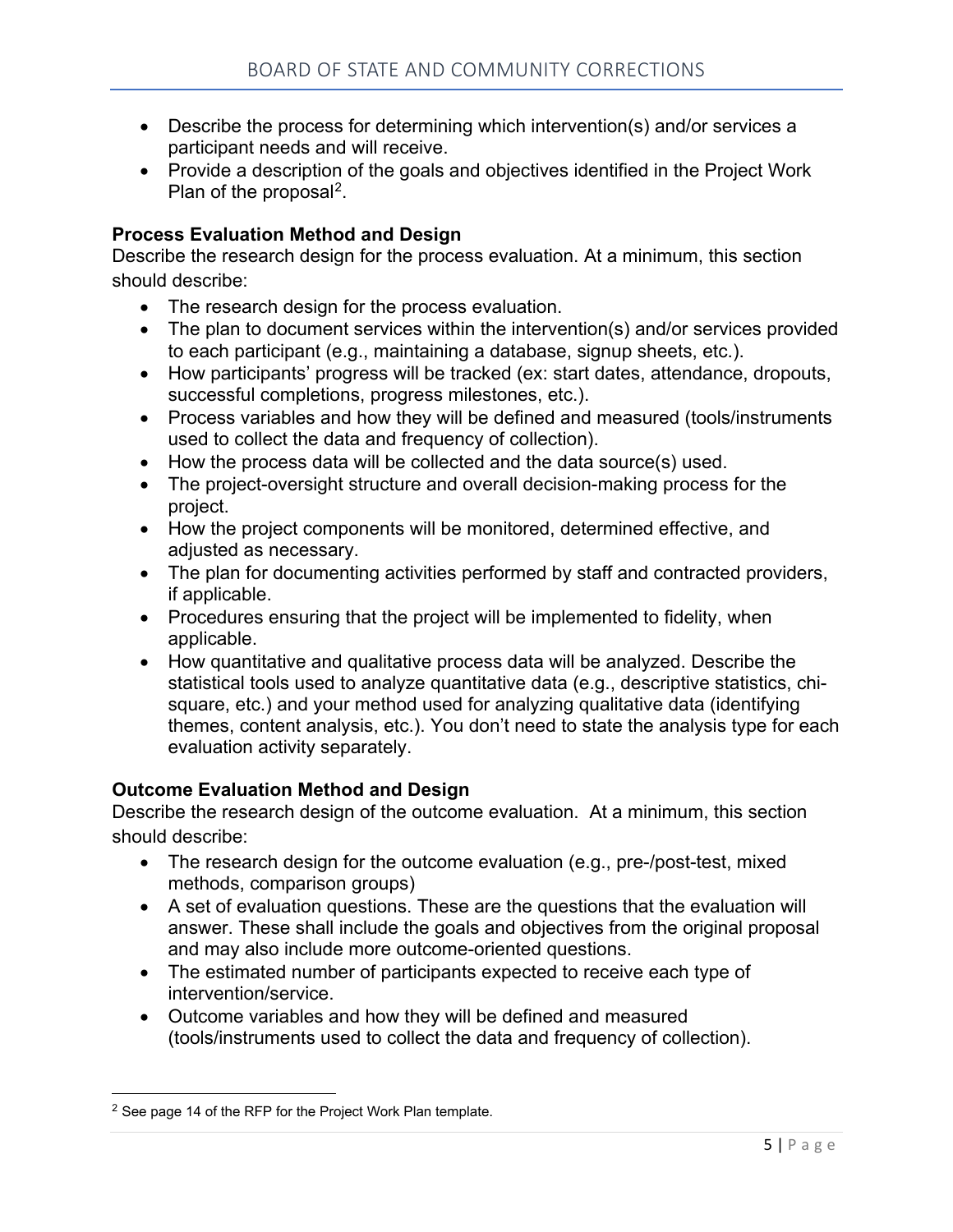- How the outcome data will be collected, the timing of data collection, and the data source(s) used.
- The criteria for determining participant success in the project.
- How quantitative and qualitative outcome data will be analyzed. Describe the statistical tools used to analyze quantitative data (e.g., descriptive statistics, chisquare, etc.) and your method used for analyzing qualitative data (identifying themes, content analysis, etc.). You don't need to state the analysis type for each evaluation activity separately.
- The strategy for determining whether outcomes are due to the project and not some other factor(s) unrelated to the project, including a description of a comparison group, when applicable.
- If multiple types of interventions will be employed, include a description of how the separate effects on outcome variables of each type of the intervention will be determined, if possible.

#### **Evaluation Results**

This section provides a description of the project outcomes. This section should include:

- Provide data related the process evaluation. Describe any changes that were made as a result of the process evaluation findings.
- Total number of participants (unduplicated).
	- o Include basic demographic information of your participants (age, gender, race/ethnicity).
	- $\circ$  When multiple services are available, include the number of individuals that received each of the services.
- Progress toward goals:
	- $\circ$  Provide a summary of the degree to which these goals and objectives were achieved.
	- $\circ$  Describe factors that affected the progress of project goals. This may include factors which resulted in achieving goals more quickly or impeded your progress. If there were factors that impeded your progress, describe how they were addressed.
- Results of any process analyses and provide a detailed explanation related to the project's performance over the course of the grant.
- Results of any outcome analyses and provide a detailed explanation of findings as it relates to any other additional outcome measures.

#### **Discussion of Results**

- Discuss the effectiveness of different strategies implemented in the project.
- Make useful recommendations with specific guidance for what to replicate or do differently.